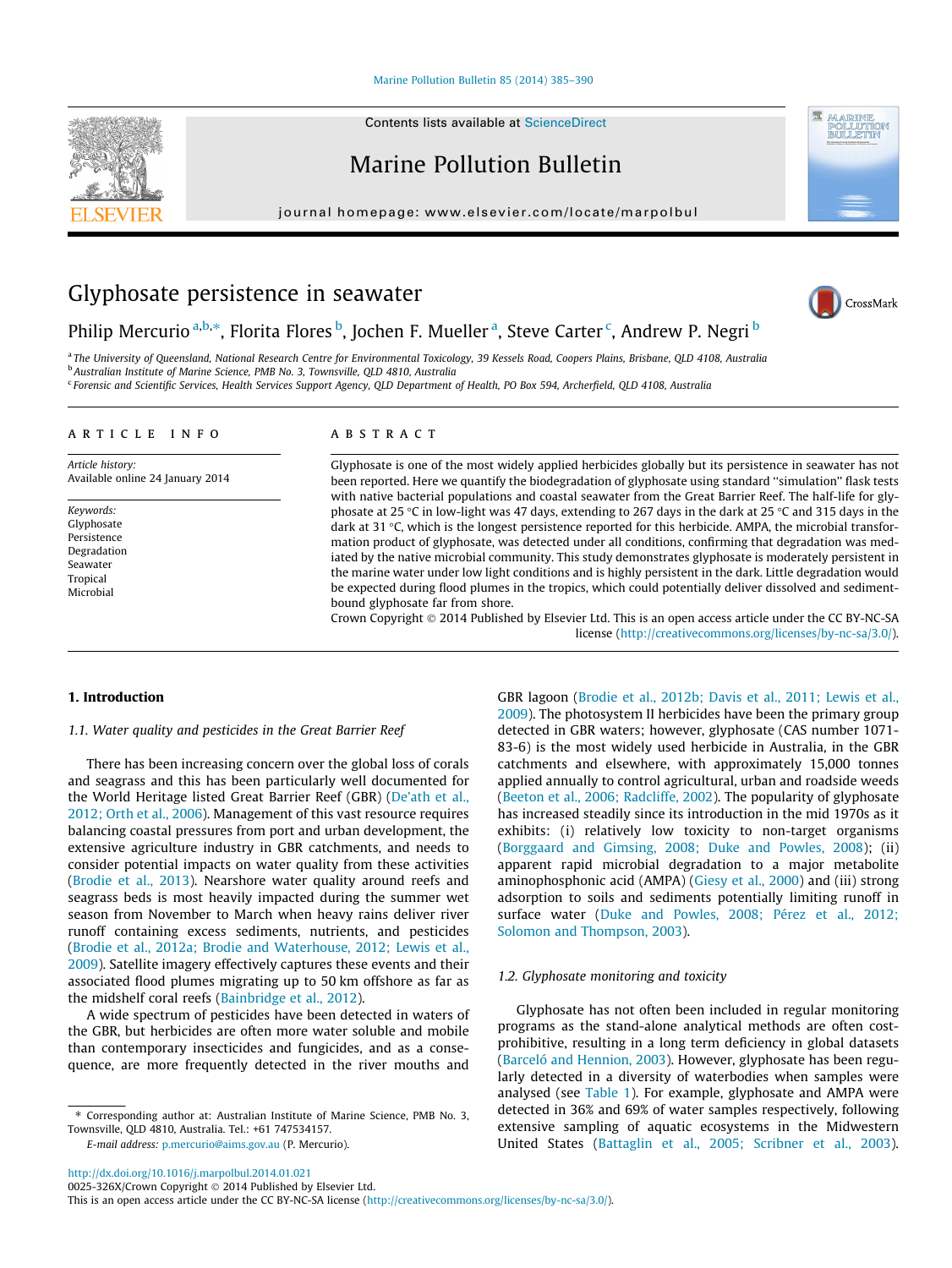<span id="page-1-0"></span>

#### Table 1

Example, glyphosate concentrations in the aquatic and marine\* environment. BDL = Below detection limit.

| Concentration<br>$(\mu g L^{-1})$ | Sample type, location                    | Reference              |
|-----------------------------------|------------------------------------------|------------------------|
| 54 (peak)                         | Paddock Run-off, Queensland<br>Australia | Davis et al. (2011)    |
| $BDL - 0.74$                      | River Jauron, Central France             | Pesce et al. (2008)    |
| $1.2$ (peak)                      | Marennes-Oléron Bay, Atlantic            | Samain and             |
|                                   | coast. France*                           | McCombie (2008)        |
| $BDL = 45$                        | Streams, Midwestern United               | Scribner et al. (2003) |
|                                   | <b>States</b>                            |                        |
| $BDL - 40.8$                      | Surface water, Southern Ontario,         | Struger et al. (2008)  |
|                                   | Canada                                   |                        |
| $BDL - 0.59$                      | Tributaries to River Ruhr.               | Skark et al. (1998)    |
|                                   | Germany                                  |                        |

Concentrations measured in field studies in Australia have been reported as high as 54  $\mu$ g L $^{-1}$  [\(Davis et al., 2011](#page-4-0)). A similar concentration (40.8  $\mu$ g L $^{-1}$ ) was measured in Canada ([Struger et al., 2008\)](#page-5-0), while field dissipation studies found concentrations as high as 1700 μg L<sup>-1</sup> ([Mensink and Janssen, 1994; NHMRC, 2011\)](#page-4-0). Glyphosate exhibits a relatively low toxicity to non-target marine organisms, with the  $LC_{50}$ s of glyphosate (lethal concentration which affects half of the sample population) in the 10–1000 mg L $^{-1}$  range. However, recent research suggests that low  $\mu$ g L $^{-1}$  concentrations can affect natural coastal microbial communities ([Stachowski-](#page-5-0)[Haberkorn et al., 2008](#page-5-0)). The toxicity of the glyphosate compound compared to glyphosate formulations has been extensively reviewed with multiple studies demonstrating that the formulations and surfactant additives are usually more toxic to test species ([Barceló and Hennion, 2003; Giesy et al., 2000](#page-4-0)). The Australian guideline trigger values for the protection of 90% and 99% of freshwater species are 2000 and 370  $\mu$ g L<sup>-1</sup> respectively [\(ANZECC and](#page-4-0) [ARMCANZ, 2000](#page-4-0)) and these may in some instances be applied as ''low reliability'' guidelines in the absence of marine values.

### 1.3. Glyphosate persistence in water

As glyphosate is heavily used in the agriculture industry, the literature on its persistence is heavily weighted towards degradation in soil (see Table 2 for example half-lives). The average half-life in natural freshwaters for glyphosate is >60 days, with the most important route of degradation being mediated by bacteria [\(Bonnet et al., 2007\)](#page-4-0). Increasingly, there has been evidence for off-site movement of glyphosate into aquatic ecosystems (Table 1), but no information has been published on

Table 2

Published glyphosate biodegradation half-life estimates in soil and fresh waters.

glyphosate persistence in seawater. The aim of this study is to quantify the persistence of glyphosate in seawater in standard tests but under natural conditions and at environmentally relevant concentrations.

# 2. Methods

# 2.1. Simulation test conditions

A series of glyphosate degradation experiments were carried out in flasks according to the OECD methods for ''simulation tests'' ([OECD, 2005\)](#page-4-0). The tests were conducted in natural seawater containing a native bacterial community and no addition of nutrients or artificial inoculum to best mimic ecological conditions. The tests were conducted under three scenarios:  $(1)$  25 °C in the dark which corresponds to the mean annual seawater temperature on the GBR ([AIMS, 2013\)](#page-4-0); (2) 25 °C in low light conditions and (3) 31 °C in the dark which is a summer maximum temperature for nearshore areas of the mid-northern regions of the GBR [\(AIMS, 2013\)](#page-4-0). Three temperature-regulated incubator shakers (Thermoline TLM-530) were used in the experiments. A series of  $6 \times 900$  mm LED strips (Superlight LED Lighting, Generation 3 High-Output LED Turbostrip) were fitted to one shaker, providing an even light environment of 40  $\mu$ mol photons m<sup>-2</sup> s<sup>-1</sup> over a 12:12 light day cycle. This is equivalent to 1.7 mol photons  $m^{-2}$  day<sup>-1</sup> which is within the range of light environments measured in shallow 3–6 m depths on turbid nearshore reefs of the GBR during the wet season ([Uthicke and Altenrath, 2010\)](#page-5-0). The position of flasks was randomised after every sampling period and flasks were consistently shaken at 100 rpm.

All glassware was washed at  $90\,^{\circ}\mathrm{C}$  with laboratory detergent, rinsed and oven dried at 100 °C, acid washed (10% HCl), rinsed  $\times$  5 with RO then Milli-Q water until pH neutral, oven dried a second time at 100 °C, baked in a muffle furnace at 350 °C for 30 minutes, and capped with aluminium foil until use. The glyphosate standard was purchased from Sigma–Aldrich, added to 2 mL of the carrier solvent ethanol (to assist in solubility), and made to 5 mg  $L^{-1}$  concentration with Milli-Q water. Coastal water was collected from 19°16' (S), 147° 03' (E) and filtered to 20  $\mu$ m to introduce the total bacterial diversity from this environment. The seawater was added to 500 mL Erlenmeyer flasks to a final volume of 300 mL and sample treatments were spiked with a final concentration of 10  $\mu$ g L<sup>-1</sup> glyphosate. The same volume of carrier was added to control sample flasks and was  $0.0004\%$  (v/v). Each flask was stoppered with autoclaved silicone bungs to allow for aerobic conditions. The physical/chemical characteristics of the filtered seawater were measured for: pH, DIC, DOC, DIN, DON, TSS, bacterial counts (see below) and particle size distribution.

| Half-life (days) | Matrix (if specified)                | Reference                                                              |
|------------------|--------------------------------------|------------------------------------------------------------------------|
| 12               | Soil (field)                         | <b>FPPD (2012)</b>                                                     |
| $5 - 21$         | Soil (field)                         | <b>FPPD (2012)</b>                                                     |
| 49               | Soil (lab)                           | <b>FPPD (2012)</b>                                                     |
| $4 - 180$        | Soil (lab)                           | <b>FPPD (2012)</b>                                                     |
| 87(2.5)          | Water-sediment (water fraction only) | <b>FPPD (2012)</b>                                                     |
| 47               |                                      | Peterson et al. (1994), Wauchope et al. (2002), Wauchope et al. (1992) |
| 60               | Soil                                 | Verschueren (2001)                                                     |
| $30 - 174$       | Soil                                 | Singh and Walker (2006)                                                |
| $28$             | Soil-water                           | Mackay et al. (2006), Muir (1991), Rueppel et al. (1977)               |
| >63              | Lake water                           | Mackay et al. (2006), Muir (1991), Rueppel et al. (1977)               |
| 70               | Pond water                           | Ghassemi et al. (1981), Mackay et al. (2006), Muir (1991)              |
| 63               | Swamp water                          | Ghassemi et al. (1981), Mackay et al. (2006), Muir (1991)              |
| 49               | Bog water                            | Ghassemi et al. (1981), Mackay et al. (2006), Muir (1991)              |
| $49 - 70$        | Natural waters                       | Ghassemi et al. (1981), Muir (1991)                                    |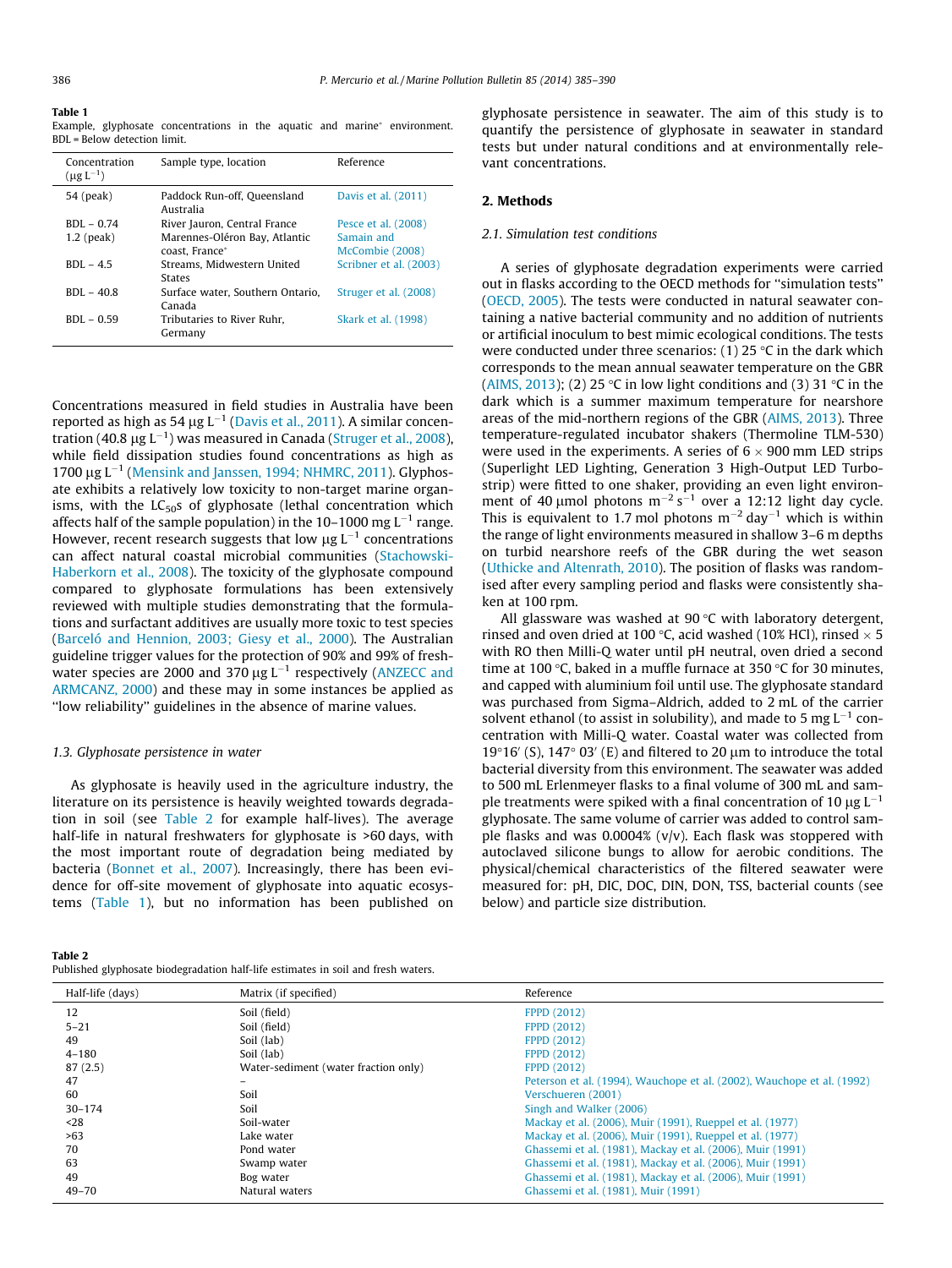#### 2.2. Flow cytometry

Flow cytometry was used to quantify the microbial populations in the seawater used in the experiment. Samples were fixed with 5% formaldehyde and stored at 4  $\rm ^{\circ}$ C. Sub-samples were stained using Sybr Green, diluted to 1:10,000, and allowed to develop in the dark for 30 min. Samples were run using a BD Accuri C6 cytometer (BD Biosciences, CA, USA) equipped with a red and blue laser (488 nm, 50 mW maximum solid state; 640 nm, 30 mW diode) and standard filter setup. Flow rate was 14  $\mu$ L min $^{-1}$ , 10- $\mu$ m core. The natural microbial community populations and their abundances were measured for the initial seawater as well as treatments for the experiment using the Accuri CFlow plus software.

### 2.3. Glyphosate analysis

For each sampling period, 5 mL control and glyphosate samples were collected and stored at 4  $^{\circ}$ C. The glyphosate samples were then sent to Queensland Health Forensic and Scientific Services (Coopers Plains, Australia) for analysis. Standards and blanks were derivatised with fluorenylmethylchloroformate. The derivatisation procedure follows a published method with minor adjustments for volume of sample available ([Hanke et al., 2008](#page-4-0)). The sample was then concentrated on a SPE cartridge (Phenomenex Strata  $X$  200 mg 3 m L<sup>-1</sup>) prior to analysis by HPLC-MS/MS. The glyphosate and degradation product concentrations were determined by HPLC-MS/MS using an ABSciex 4000Q Trap mass spectrometer (ABSciex, Concord, Ontario, Canada) equipped with an electrospray (TurboV) interface and coupled to a Shimadzu Prominence HPLC system (Shimadzu Corp., Kyoto, Japan). Column conditions were as follows: Phenomenex Gemini-NX C18 column (Phenomenex, Torrance, CA) 3  $\mu$ m 30  $\times$  2.0 mm, 40 °C, with a flow rate of 0.35 mL min<sup>-1</sup>. The column was conditioned prior to use and for analyte separation required a linear gradient starting at 0% B for 1.0 min, ramped to 100% B in 8 min then held at 100% for 2 min followed by equilibration at 0% B for 7 min  $(A = HPLC)$ grade water,  $B = 95\%$  methanol in HPLC grade water, both containing 5 mM ammonium acetate and 0.008% (v/v) 32% ammonia solution). The mass spectrometer was operated in the negative ion, multiple reaction-monitoring mode (MRM) using nitrogen as the collision gas. The transition ions monitored after sample derivatisation were 390/168, 390/150 for glyphosate and 332/ 110, 332/136 for AMPA.

Detection of glyphosate and/or its metabolite in a given sample were confirmed by retention time and by comparing transition intensity ratios between the sample and an appropriate concentration standard from the same run. Samples were reported as positive if the two transitions were present, retention time was within 0.15 min of the standard and the relative intensity of the confirmation transition was within 20% of the expected value. The value reported was that for the quantitation transition. The limit of detection for the method was typically less than 0.1  $\mu$ g L<sup>-1</sup>, with a reporting limit of 0.2  $\mu$ g L<sup>-1</sup> in the sample. Response was linear to at least 100  $\mu$ g L<sup>-1</sup> which is within the range of the samples with  $r^2$  from 0.995 to 0.999. Sample sequences were run with a standard calibration at the beginning and end of each sequence with, with additional mid-range standards run every 10 samples.

# 2.4. Data analysis

Half-life  $(T_{1/2})$  calculations assumed first order kinetics and were estimated from the decline in experiment concentration of glyphosate in seawater using the rate constant  $(k)$  (slope of the data obtained from plots of the natural logarithm of the concentrations versus time (T), where  $T_{1/2} = \ln(2)/k$ ) [\(Beulke](#page-4-0) [and Brown, 2001; Lazartigues et al., 2013](#page-4-0)). Glyphosate concentrations approaching the detection limit were removed from the analysis.

# 3. Results and discussion

# 3.1. Microbial abundance

The pH and dissolved oxygen (DO) levels of seawater in the flasks were similar between controls, treatments and freshlycollected natural seawater at the end of the 330 day experiment ([Table 3](#page-3-0)). Other water quality properties can be found in Table S1 (supporting online material). The seawater in flasks contained identical bacterial abundance at the end of the experiment compared with natural seawater [\(Table 3](#page-3-0)) and is consistent with the range expected for seawater [\(Amaral-Zettler et al., 2010;](#page-4-0) [Glöckner et al., 2012; Miller, 2009](#page-4-0)). The high densities of bacteria measured at the end of the experiment in each of the treatments indicate that the presence of 10  $\mu$ g L<sup>-1</sup> glyphosate did not reduce the microbial populations.

### 3.2. Glyphosate degradation and the formation of AMPA

Glyphosate degraded most rapidly under low light conditions at 25  $\degree$ C with none detected by day 180, and most slowly in the dark at 31 °C where 52% remained by day 330 [\(Fig. 1\)](#page-3-0). The major biodegradation metabolite of glyphosate is AMPA [\(Barceló and](#page-4-0) [Hennion, 2003; Pérez et al., 2012; Wright, 2012](#page-4-0)) and this was detected in flasks in each of the treatments. In the dark at 25  $^{\circ}$ C AMPA increased over the course of the experiment duration to 1.42  $\mu$ g L<sup>-1</sup> by day 330, approximately 15% of the initial glyphosate concentration [\(Fig. 1\)](#page-3-0). Similar results were obtained for the generation of AMPA at 31  $\rm{^{\circ}C}$  in the dark. Under low light conditions, AMPA was only detected  $(0.35 \pm 0.01 \ \mu g \ L^{-1} \ SE)$  at day 28 ([Fig. 1\)](#page-3-0).

Biodegradation is the primary pathway for glyphosate loss ([Bonnet et al., 2007](#page-4-0)) and the detection of AMPA in each of the temperature and light treatments confirms that degradation of glyphosate in the flasks was mediated by bacteria from the native microbial communities. While glyphosate can also be lost due to hydrolysis and photodegradation [\(Lund-HØie and Friestad, 1986;](#page-4-0) [Mallat and Barceló, 1998\)](#page-4-0), these pathways are considered less important. The more rapid degradation of glyphosate under low light conditions (relevant to nearshore levels in the wet season) was likely due to differences in microbial community populations. Differences in microbial communities may also account for the slightly more rapid degradation of glyphosate in the dark at 25 °C compared to 31 °C. These results indicate that the available light will affect glyphosate persistence in the field and very low light levels expected during flood plumes may slow degradation.

# 3.3. Glyphosate persistence in seawater

The half-lives  $(T_{1/2})$  for glyphosate were calculated by plotting the natural logs of the concentrations against time [\(Fig. 2](#page-3-0)). The linear correlations of each of the plots were high ( $r^2 \geqslant 0.82$ ) and the resulting slopes were -0.0026, -0.0022 and -0.0149 for the dark 25 °C, dark 31 °C and light 25 °C treatments respectively ([Fig. 2\)](#page-3-0). Assuming first order kinetics ([Beulke and Brown, 2001;](#page-4-0) [Lazartigues et al., 2013](#page-4-0)) the  $T_{1/2}$  for glyphosate were estimated as 267  $\pm$  21 (SE) days for the dark at 25 °C, 315  $\pm$  29 days for the dark 31 °C and 47  $\pm$  7 days for light 25 °C treatments ([Fig. 2](#page-3-0)). The halflife  $(T_{1/2})$  for glyphosate of 47 days under low-light conditions was similar to reports for fresh water  $(Table 2)$ ; however, the persis-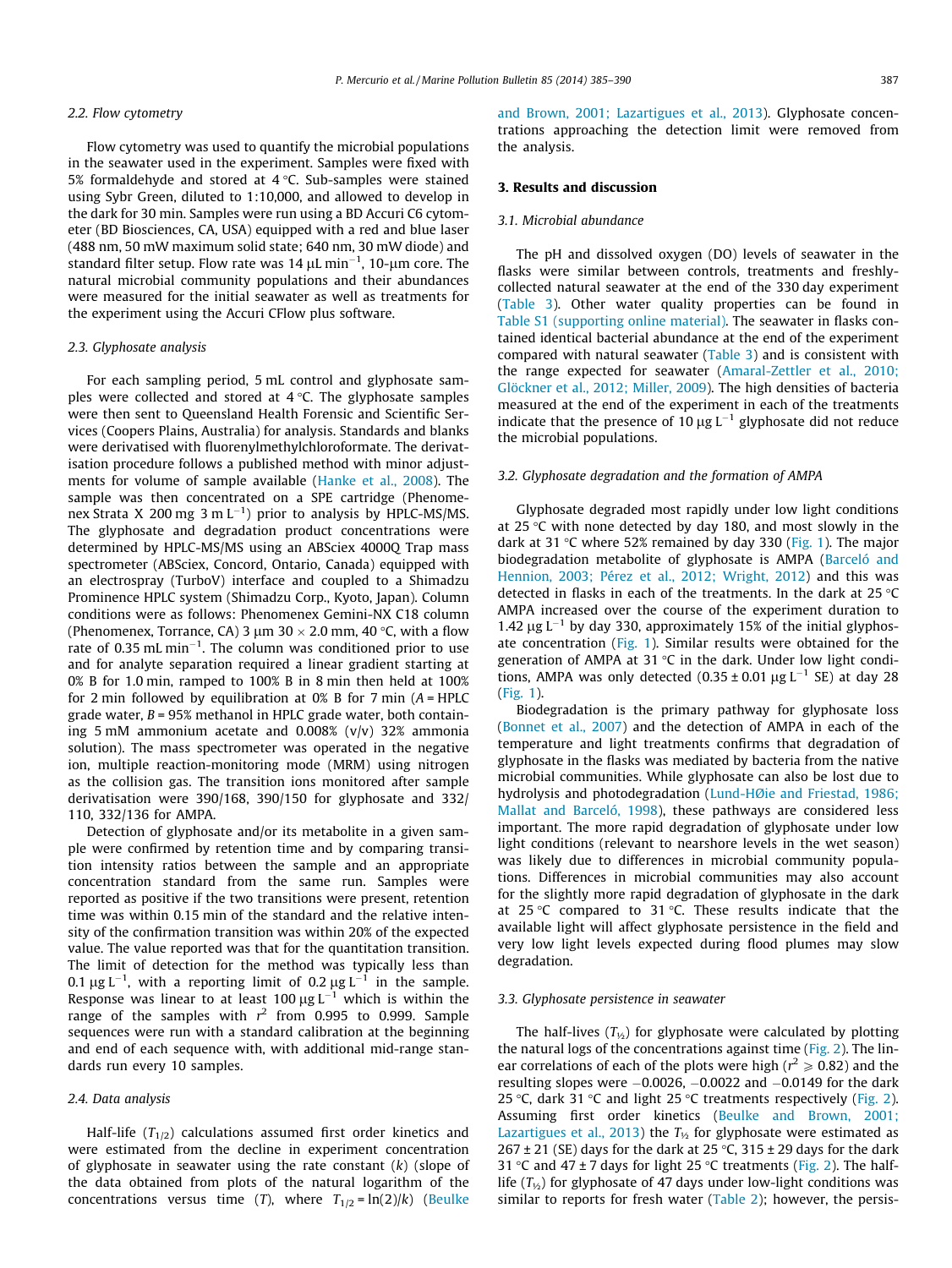#### <span id="page-3-0"></span>Table 3

Mean and SEs for each treatment for pH, dissolved oxygen (DO), and total bacterial counts.

|                                  | Natural seawater | Control         | Dark 25 $\degree$ C | Dark 31 $\degree$ C | Light 25 $\degree$ C |
|----------------------------------|------------------|-----------------|---------------------|---------------------|----------------------|
| Total bacterial counts $(x10^6)$ | $2.66 \pm 0.4$   | $2.65 \pm 0.29$ | $2.59 \pm 0.02$     | $2.61 \pm 0.02$     | $2.70 \pm 0.02$      |
| pH                               | $8.20 \pm 0.01$  | $8.22 \pm 0.02$ | $8.24 \pm 0.02$     | $8.33 \pm 0.01$     | $8.34 \pm 0.01$      |
| $DO(mgL^{-1})$                   | $6.5 \pm 0.07$   | $6.24 \pm 0.15$ | $5.95 \pm 0.12$     | $5.89 \pm 0.18$     | $6.13 \pm 0.08$      |



**Fig. 1.** Concentration of glyphosate and AMPA for each treatment: Dark 25 °C, Dark 31 °C, and Light 25 °C during the experiment duration. Concentrations reported in  $\mu$ g L<sup>-1</sup>.



**Fig. 2.** Natural log of glyphosate concentrations (µg L<sup>-1</sup>) and half-life (T<sub>½</sub>) for each treatment: Dark 25 °C, Dark 31 °C, and Light 25 °C. Graphs show 95% confidence intervals for each slope.

tence in dark at both 25 °C and 31 °C (267 and 315 days) was by far the longest reported.

#### 3.4. Application of results from the simulation test

The simulation tests performed in this study provide both standardized conditions required for inter-study comparisons and the most natural conditions possible in flask tests (native microbial communities without additional nutrients). The consistent bacterial densities between flasks at the end of the experiment and freshly-collected natural seawater confirmed the presence of abundant bacteria required for herbicide degradation. There is in the order of thousands of different bacteria in a litre of seawater ([Sogin et al., 2006\)](#page-5-0) so a high diversity of microbes would be expected to be available to facilitate biodegradation, and this should be confirmed using molecular techniques in future studies.

This study indicates glyphosate is moderately persistent in the marine environment under low light conditions and is highly persistent in the dark, with a minor influence of temperature between 25  $\degree$ C and 31  $\degree$ C. While these simulation tests mimic natural conditions better than many alternative ''standard'' tests, further work is needed to understand the persistence and fate of glyphosate in the marine environment. For example, glyphosate binds strongly to organic matter [\(Solomon and Thompson, 2003\)](#page-5-0) and is therefore considered to have a low potential for offsite transport [\(Barceló](#page-4-0) [and Hennion, 2003](#page-4-0)). However, this strong binding allows for long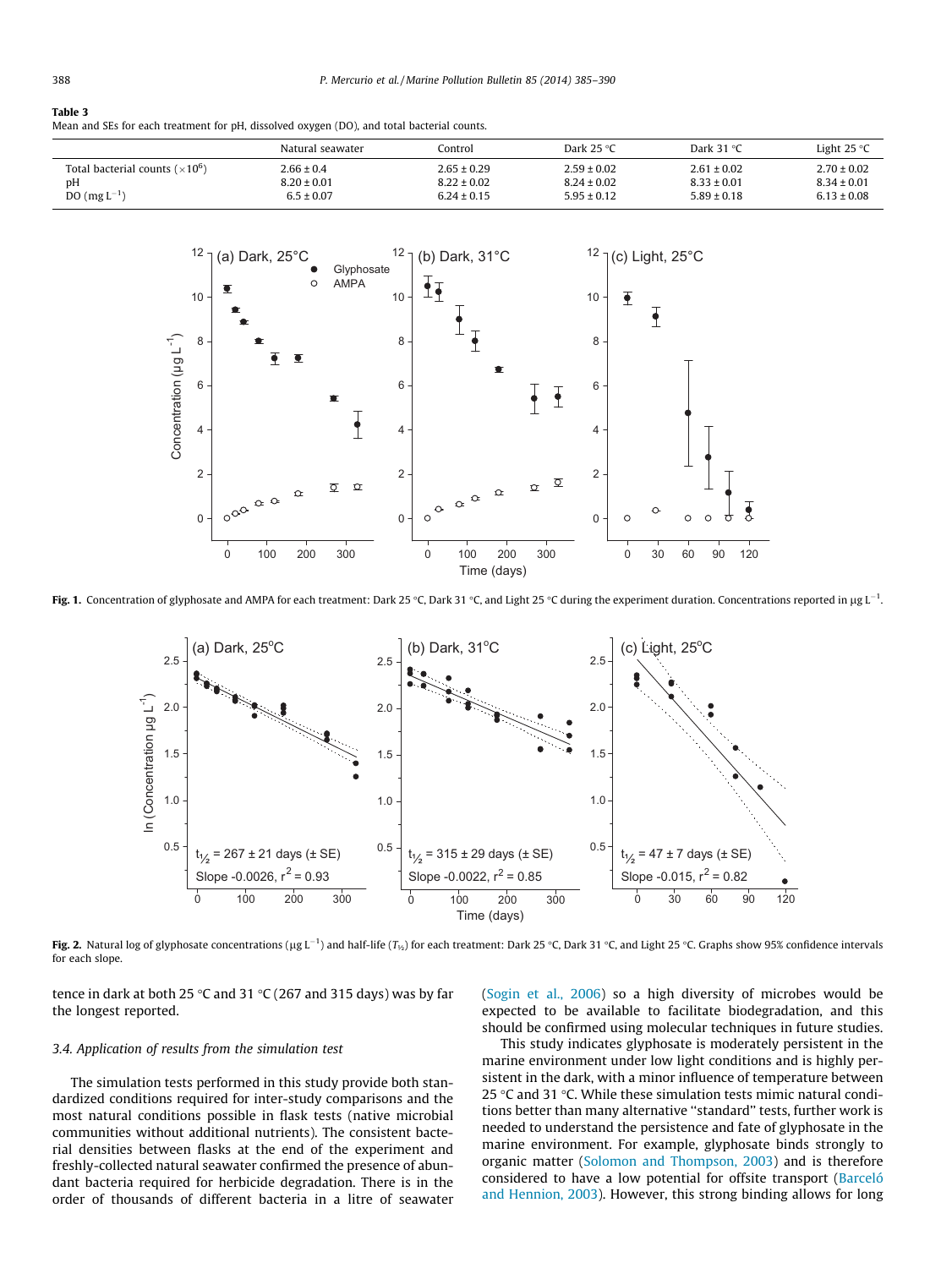<span id="page-4-0"></span>distance transport and persistence in the environment as binding may help protect glyphosate from degradation [\(Solomon and](#page-5-0) [Thompson, 2003](#page-5-0)). Furthermore, vast quantities of sediments  $(\sim 17,000$  ktonnes/yr), potentially contaminated with glyphosate and other pesticides, are transported into the GBR during monsoonal floods (Brodie et al., 2010; 2012b; Kroon et al., 2012; Lewis et al., 2009), representing an alternative transport pathway to the dissolved fraction.

Glyphosate is not generally considered in most marine monitoring programs despite it being one of the most widely used herbicides in GBR catchments and globally. Recent work has also reported that surfactants and wetting agents in commercial glyphosate formulations are themselves more toxic or increase the bioavailability and toxicity of glyphosate to non-target species (Pérez et al., 2012; Stachowski-Haberkorn et al., 2008). It is possible that the persistence of glyphosate may be affected by the toxicity of formulation surfactants if they influence microbial populations or alter the partitioning of the herbicide between water and particulates. However, the relevance of testing persistence in the presence of formulation surfactants is unknown as data on co-occurrence with glyphosate in the field is lacking. The long persistence of glyphosate in these flask experiments indicates that little degradation is likely during flood events which may deliver dissolved and sediment-bound herbicide far into the GBR lagoon. Further work is therefore needed to improve the monitoring and identify the fate of glyphosate for water quality risk assessments in marine ecosystems of high conservation value such as the GBR.

# Acknowledgements

This research was conducted with the support of funding from the Australian Government's National Environmental Research Program.

### Appendix A. Supplementary material

Supplementary data associated with this article can be found, in the online version, at [http://dx.doi.org/10.1016/j.marpolbul.](http://dx.doi.org/10.1016/j.marpolbul.2014.01.021) [2014.01.021](http://dx.doi.org/10.1016/j.marpolbul.2014.01.021).

### References

- AIMS, 2013. Sea temperature monitoring program, Australian Institute of Marine Science, Townsville, [<http://www.aims.gov.au/docs/data-centre/](http://www.aims.gov.au/docs/data-centre/seatemperatures.html) [seatemperatures.html>](http://www.aims.gov.au/docs/data-centre/seatemperatures.html).
- [Amaral-Zettler, L., Artigas, L.F., Baross, J., Bharathi, L., Boetius, A., Chandramohan, D.,](http://refhub.elsevier.com/S0025-326X(14)00022-8/h0010) [Herndl, G., Kogure, K., Neal, P., Pedrós-Alió, C., 2010. A Global Census of Marine](http://refhub.elsevier.com/S0025-326X(14)00022-8/h0010) [Microbes, Life in the World's Oceans: Diversity, Distribution and Abundance.](http://refhub.elsevier.com/S0025-326X(14)00022-8/h0010) [Wiley-Blackwell, Oxford, pp. 223–245](http://refhub.elsevier.com/S0025-326X(14)00022-8/h0010).
- ANZECC, ARMCANZ, 2000. Australian and New Zealand guidelines for fresh and marine water quality. Australian and New Zealand Environment and Conservation Council and Agriculture and Resource Management Council of Australia and New Zealand. [<http://www.environment.gov.au/water/](http://www.environment.gov.au/water/publications/quality/nwqms-guidelines-4-vol1.html) [publications/quality/nwqms-guidelines-4-vol1.html>](http://www.environment.gov.au/water/publications/quality/nwqms-guidelines-4-vol1.html) (accessed: 26.06.13).
- [Bainbridge, Z.T., Wolanski, E., Álvarez-Romero, J.G., Lewis, S.E., Brodie, J.E., 2012.](http://refhub.elsevier.com/S0025-326X(14)00022-8/h0020) [Fine sediment and nutrient dynamics related to particle size and floc formation](http://refhub.elsevier.com/S0025-326X(14)00022-8/h0020) [in a Burdekin River flood plume. Australia Mar. Pollut. Bull. 65, 236–248.](http://refhub.elsevier.com/S0025-326X(14)00022-8/h0020)
- Barceló, D., Hennion, M., 2003. Trace determination of pesticides and their degradation products in water.
- [Battaglin, W.A., Kolpin, D.W., Scribner, E.A., Kuivila, K.M., Sandstrom, M.W., 2005.](http://refhub.elsevier.com/S0025-326X(14)00022-8/h0030) [Glyphosate, other herbicides, and transformation products in Midwestern](http://refhub.elsevier.com/S0025-326X(14)00022-8/h0030) [streams, 2002. J. Am. Water Resour. As. 41, 323–332.](http://refhub.elsevier.com/S0025-326X(14)00022-8/h0030)
- Beeton, R., Buckley, K., Jones, G., Morgan, D., Reichelt, R., Trewin, D., 2006. Australian State of the Environment Committee 2006. Independent report to the Australian Government Minister for the Environment and Heritage. Department of the Environment and Heritage. <[http://www.environment.gov.](http://www.environment.gov.au/soe/2006/publications/report/pubs/soe-2006-report.pdf) [au/soe/2006/publications/report/pubs/soe-2006-report.pdf](http://www.environment.gov.au/soe/2006/publications/report/pubs/soe-2006-report.pdf)>.
- [Beulke, S., Brown, C.D., 2001. Evaluation of methods to derive pesticide degradation](http://refhub.elsevier.com/S0025-326X(14)00022-8/h0040) [parameters for regulatory modelling. Biol. Fert. Soils 33, 558–564](http://refhub.elsevier.com/S0025-326X(14)00022-8/h0040).
- [Bonnet, J.L., Bonnemoy, F., Dusser, M., Bohatier, J., 2007. Assessment of the potential](http://refhub.elsevier.com/S0025-326X(14)00022-8/h0045) [toxicity of herbicides and their degradation products to nontarget cells using](http://refhub.elsevier.com/S0025-326X(14)00022-8/h0045) [two microorganisms, the bacteria](http://refhub.elsevier.com/S0025-326X(14)00022-8/h0045) Vibrio fischeri and the ciliate Tetrahymena pyriformis[. Environ. Toxicol. 22, 78–91.](http://refhub.elsevier.com/S0025-326X(14)00022-8/h0045)
- [Borggaard, O.K., Gimsing, A.L., 2008. Fate of glyphosate in soil and the possibility of](http://refhub.elsevier.com/S0025-326X(14)00022-8/h0050) [leaching to ground and surface waters: a review. Pest. Manage. Sci. 64, 441–](http://refhub.elsevier.com/S0025-326X(14)00022-8/h0050) [456.](http://refhub.elsevier.com/S0025-326X(14)00022-8/h0050)
- [Brodie, J.E., Waterhouse, J., 2012. A critical review of environmental management of](http://refhub.elsevier.com/S0025-326X(14)00022-8/h0055) [the 'not so Great' Barrier Reef. Estuar. Coast. Shelf Sci. 104–105, 1–22](http://refhub.elsevier.com/S0025-326X(14)00022-8/h0055).
- [Brodie, J., Schroeder, T., Rohde, K., Faithful, J., Masters, B., Dekker, A., Brando, V.,](http://refhub.elsevier.com/S0025-326X(14)00022-8/h0060) [Maughan, M., 2010. Dispersal of suspended sediments and nutrients in the](http://refhub.elsevier.com/S0025-326X(14)00022-8/h0060) [Great Barrier Reef lagoon during river-discharge events: conclusions from](http://refhub.elsevier.com/S0025-326X(14)00022-8/h0060) [satellite remote sensing and concurrent flood-plume sampling. Mar. Freshwater](http://refhub.elsevier.com/S0025-326X(14)00022-8/h0060) [Res. 61, 651–664.](http://refhub.elsevier.com/S0025-326X(14)00022-8/h0060)
- [Brodie, J., Wolanski, E., Lewis, S., Bainbridge, Z.T., 2012a. An assessment of](http://refhub.elsevier.com/S0025-326X(14)00022-8/h0065) [residence times of land-sourced contaminants in the Great Barrier Reef lagoon](http://refhub.elsevier.com/S0025-326X(14)00022-8/h0065) [and the implications for management and reef recovery. Mar. Pollut. Bull. 65,](http://refhub.elsevier.com/S0025-326X(14)00022-8/h0065) [267–279](http://refhub.elsevier.com/S0025-326X(14)00022-8/h0065).
- [Brodie, J.E., Kroon, F.J., Schaffelke, B., Wolanski, E.C., Lewis, S.E., Devlin, M.J., Bohnet,](http://refhub.elsevier.com/S0025-326X(14)00022-8/h0070) [I.C., Bainbridge, Z.T., Waterhouse, J., Davis, A.M., 2012b. Terrestrial pollutant](http://refhub.elsevier.com/S0025-326X(14)00022-8/h0070) [runoff to the Great Barrier Reef: an update of issues, priorities and management](http://refhub.elsevier.com/S0025-326X(14)00022-8/h0070) [responses. Mar. Pollut. Bull. 65, 81–100.](http://refhub.elsevier.com/S0025-326X(14)00022-8/h0070)
- Brodie, J., Waterhouse, J., Schaffelke, B., Kroon, F., Thorburn, P., Rolfe, J., Johnson, J., Fabricius, K., Lewis, S., Devlin, M., Warne, M., McKenzie, L., 2013. 2013 Scientific Consensus Statement: Land use impacts on the Great Barrier Reef water quality and ecosystem condition. Reef Water Quality Plan Secretariat, QLD. <[http://](http://www.reefplan.qld.gov.au/about/scientific-consensus-statement.aspx) [www.reefplan.qld.gov.au/about/scientific-consensus-statement.aspx](http://www.reefplan.qld.gov.au/about/scientific-consensus-statement.aspx)>.
- [Davis, A.M., Thorburn, P.J., Lewis, S.E., Bainbridge, Z.T., Attard, S.J., Milla, R., Brodie,](http://refhub.elsevier.com/S0025-326X(14)00022-8/h0080) [J.E., 2011. Environmental impacts of irrigated sugarcane production: herbicide](http://refhub.elsevier.com/S0025-326X(14)00022-8/h0080) [run-off dynamics from farms and associated drainage systems. Agric. Ecosyst.](http://refhub.elsevier.com/S0025-326X(14)00022-8/h0080) [Environ.](http://refhub.elsevier.com/S0025-326X(14)00022-8/h0080).
- [De'ath, G., Fabricius, K.E., Sweatman, H., Puotinen, M., 2012. The 27–year decline of](http://refhub.elsevier.com/S0025-326X(14)00022-8/h0085) [coral cover on the Great Barrier Reef and its causes. Proc. Natl. Acad. Sci. 109,](http://refhub.elsevier.com/S0025-326X(14)00022-8/h0085) [17995–17999](http://refhub.elsevier.com/S0025-326X(14)00022-8/h0085).
- [Duke, S.O., Powles, S.B., 2008. Glyphosate: a once-in-a-century herbicide. Pest.](http://refhub.elsevier.com/S0025-326X(14)00022-8/h0090) [Manage. Sci. 64, 319–325](http://refhub.elsevier.com/S0025-326X(14)00022-8/h0090).
- FPPD, 2012. Glyphosate. 'Footprint' Pesticide Properties Database. <[http://](http://sitem.herts.ac.uk/aeru/footprint/index2.htm) [sitem.herts.ac.uk/aeru/footprint/index2.htm>](http://sitem.herts.ac.uk/aeru/footprint/index2.htm).
- Ghassemi, M., Fargo, L., Painter, P., Painter, P., Quinlivan, S., 1981. Environmental fates and impacts of major forest use pesticides. US Environmental Protection Agency, Office of Pesticides and Toxic Substances, Washington DC.
- [Giesy, J.P., Dobson, S., Solomon, K.R., 2000. Ecotoxicological risk assessment for](http://refhub.elsevier.com/S0025-326X(14)00022-8/h0110) [roundup](http://refhub.elsevier.com/S0025-326X(14)00022-8/h0110)<sup>®</sup> [herbicide. In: Ware, G.W. \(Ed.\), Reviews of Environmental](http://refhub.elsevier.com/S0025-326X(14)00022-8/h0110) [Contamination and Toxicology. Springer, New York, pp. 35–120](http://refhub.elsevier.com/S0025-326X(14)00022-8/h0110).
- Glöckner, F.O., Stal, L.J., Sandaa, R., Gasol, J.M., O'Gara, F., Hernandez, F., Labrenz, M., Stoica, E., Varela, M.M., Bordalo, A., 2012. Marine microbial diversity and its role in ecosystem functioning and environmental change. ESF Marine Board Position Paper 17.
- [Hanke, I., Singer, H., Hollender, J., 2008. Ultratrace-level determination of](http://refhub.elsevier.com/S0025-326X(14)00022-8/h0120) [glyphosate, aminomethylphosphonic acid and glufosinate in natural waters](http://refhub.elsevier.com/S0025-326X(14)00022-8/h0120) [by solid-phase extraction followed by liquid chromatography–tandem mass](http://refhub.elsevier.com/S0025-326X(14)00022-8/h0120) [spectrometry: performance tuning of derivatization, enrichment and detection.](http://refhub.elsevier.com/S0025-326X(14)00022-8/h0120) [Anal. Bioanal. Chem. 391, 2265–2276](http://refhub.elsevier.com/S0025-326X(14)00022-8/h0120).
- [Kroon, F.J., Kuhnert, P.M., Henderson, B.L., Wilkinson, S.N., Kinsey-Henderson, A.,](http://refhub.elsevier.com/S0025-326X(14)00022-8/h0125) [Abbott, B., Brodie, J.E., Turner, R.D.R., 2012. River loads of suspended solids,](http://refhub.elsevier.com/S0025-326X(14)00022-8/h0125) [nitrogen, phosphorus and herbicides delivered to the Great Barrier Reef lagoon.](http://refhub.elsevier.com/S0025-326X(14)00022-8/h0125) [Mar. Pollut. Bull. 65, 167–181](http://refhub.elsevier.com/S0025-326X(14)00022-8/h0125).
- [Lazartigues, A., Thomas, M., Banas, D., Brun-Bellut, J., Cren-Olivé, C., Feidt, C., 2013.](http://refhub.elsevier.com/S0025-326X(14)00022-8/h0130) [Accumulation and half-lives of 13 pesticides in muscle tissue of freshwater](http://refhub.elsevier.com/S0025-326X(14)00022-8/h0130) [fishes through food exposure. Chemosphere 91, 530–535](http://refhub.elsevier.com/S0025-326X(14)00022-8/h0130).
- [Lewis, S.E., Brodie, J.E., Bainbridge, Z.T., Rohde, K.W., Davis, A.M., Masters, B.L.,](http://refhub.elsevier.com/S0025-326X(14)00022-8/h0135) [Maughan, M., Devlin, M.J., Mueller, J.F., Schaffelke, B., 2009. Herbicides: a new](http://refhub.elsevier.com/S0025-326X(14)00022-8/h0135) [threat to the Great Barrier Reef. Environ. Pollut. 157, 2470–2484](http://refhub.elsevier.com/S0025-326X(14)00022-8/h0135).
- [Lund-HØie, K., Friestad, H.O., 1986. Photodegradation of the herbicide glyphosate in](http://refhub.elsevier.com/S0025-326X(14)00022-8/h0140) [water. Bull. Environ. Contam. Toxicol. 36, 723–729](http://refhub.elsevier.com/S0025-326X(14)00022-8/h0140).
- [Mackay, D., Shiu, W., Ma, K.C., Lee, S.C., 2006. Handbook of Physical–Chemical](http://refhub.elsevier.com/S0025-326X(14)00022-8/h0145) [Properties and Environmental Fate for Organic Chemicals, second ed. CRC press.](http://refhub.elsevier.com/S0025-326X(14)00022-8/h0145)
- [Mallat, E., Barceló, D., 1998. Analysis and degradation study of glyphosate and of](http://refhub.elsevier.com/S0025-326X(14)00022-8/h0150) [aminomethylphosphonic acid in natural waters by means of polymeric and ion](http://refhub.elsevier.com/S0025-326X(14)00022-8/h0150)[exchange solid-phase extraction columns followed by ion chromatography–](http://refhub.elsevier.com/S0025-326X(14)00022-8/h0150) [post-column derivatization with fluorescence detection. J. Chromatogr. A 823,](http://refhub.elsevier.com/S0025-326X(14)00022-8/h0150) [129–136](http://refhub.elsevier.com/S0025-326X(14)00022-8/h0150).
- Mensink, H., Janssen, P., 1994. Glyphosate. World Health Organization Programme on Chemical Safety, Environmental Health Criteria 159.

[Miller, C.B., 2009. Biological Oceanography. Wiley-Blackwell, Hoboken, NJ, USA](http://refhub.elsevier.com/S0025-326X(14)00022-8/h0160).

- [Muir, D.C.G., 1991. Dissipation and transformations in water and sediments. In:](http://refhub.elsevier.com/S0025-326X(14)00022-8/h0165) [Grover, R., Cessna, A.J. \(Eds.\), Environmental Chemistry of Herbicides. CRC Press,](http://refhub.elsevier.com/S0025-326X(14)00022-8/h0165) [Inc., pp. 1–88 \(Chapter 1\)](http://refhub.elsevier.com/S0025-326X(14)00022-8/h0165).
- NHMRC, 2011. Australian drinking water guidelines paper 6 national water quality management strategy. National Health and Medical Research Council, National Resource Management Ministerial Council, Commonwealth of Australia: Canberra, p. 1126.
- OECD, 2005. OECD Guideline for testing of chemicals: Part 1: Principles and strategies related to the testing of degradation of organic chemicals. pp. 1–44.
- [Orth, R.J., Carruthers, T.J.B., Dennison, W.C., Duarte, C.M., Fourqurean, J.W., Heck Jr,](http://refhub.elsevier.com/S0025-326X(14)00022-8/h0180) [K.L., Hughes, A.R., Kendrick, G.A., Kenworthy, W.J., Olyarnik, S., 2006. A global](http://refhub.elsevier.com/S0025-326X(14)00022-8/h0180) [crisis for seagrass ecosystems. Bioscience 56, 987–996](http://refhub.elsevier.com/S0025-326X(14)00022-8/h0180).
- [Pérez, G.L., Vera, M.S., Miranda, L.A., 2012. Effects of herbicide glyphosate and](http://refhub.elsevier.com/S0025-326X(14)00022-8/h0185) [glyphosate-based formulations on aquatic ecosystems. Herbicides—Properties,](http://refhub.elsevier.com/S0025-326X(14)00022-8/h0185) [Synth. Control Weeds, 334–368.](http://refhub.elsevier.com/S0025-326X(14)00022-8/h0185)